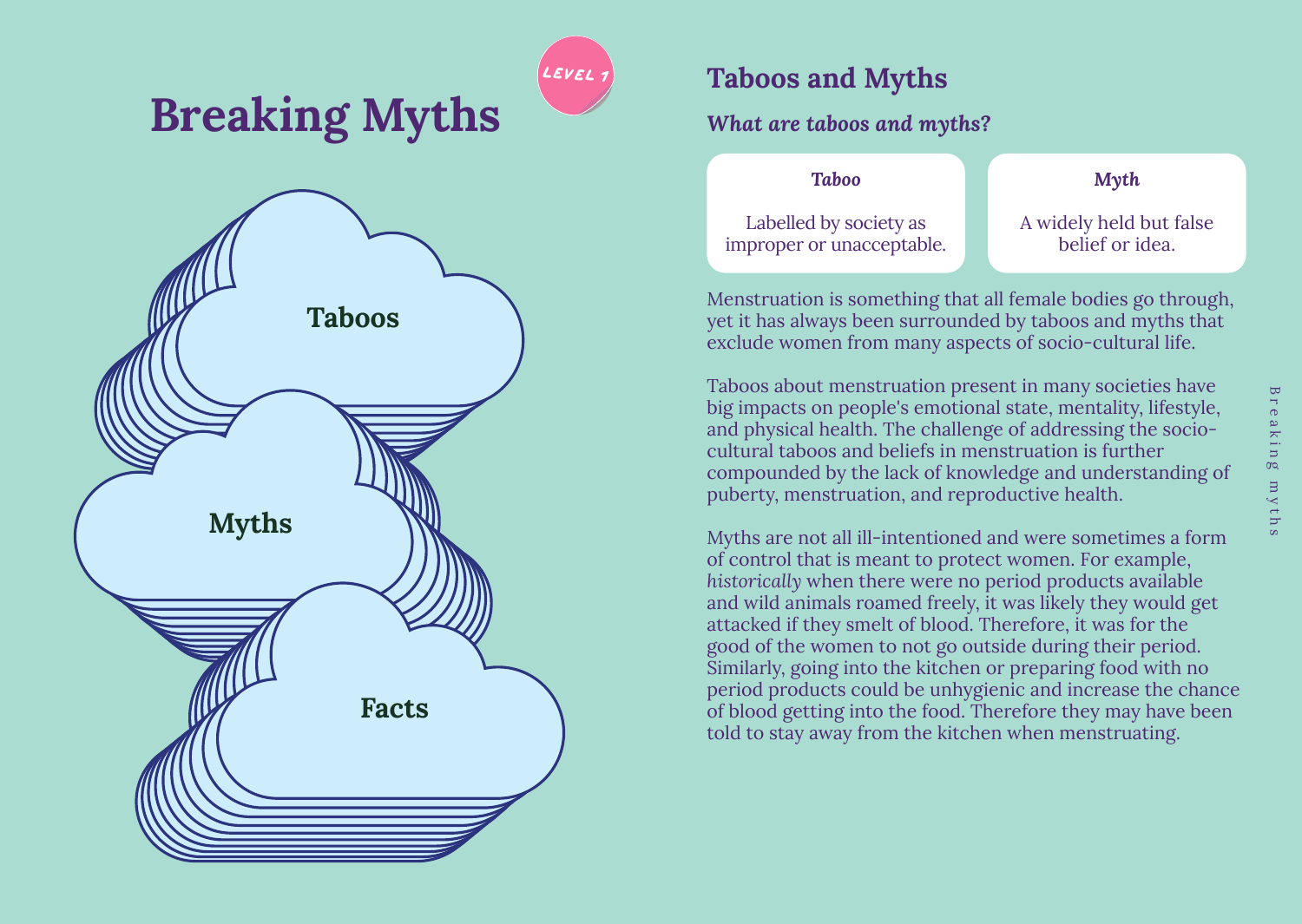The important thing to note is context - many myths arose in a time when there were no period products or ways to manage their period which likely led to myths such as women should not go out during their period or enter the kitchen. For a lot of people now, it is much easier to access products, and therefore, these myths do not apply to current ways of living.

Myths are often prescriptive measures coming from good intentions, however, because they don't have scientific or factual foundations to stand on, they could have negative implications. **The most important thing is to ask yourself if the myth is meant to protect the person menstruating or protect society from you** (e.g. you are impure, therefore you must be separated from others) - the latter being an oppressive issue which should be fought against.

Myths based on superstition are not only incorrect, but can also perpetuate gender-based discrimination and behavioural restrictions on people who menstruate. Believing these myths make it more difficult for people to talk about their periods, and to know whether or not their menstrual cycle is normal and healthy. Superstitions and myths lead to shame, silence, and even poor reproductive health outcomes.



## **Common Misconceptions**

## *Don't believe everything you hear*



Breaking myths

 $m y t h$ 

Breaking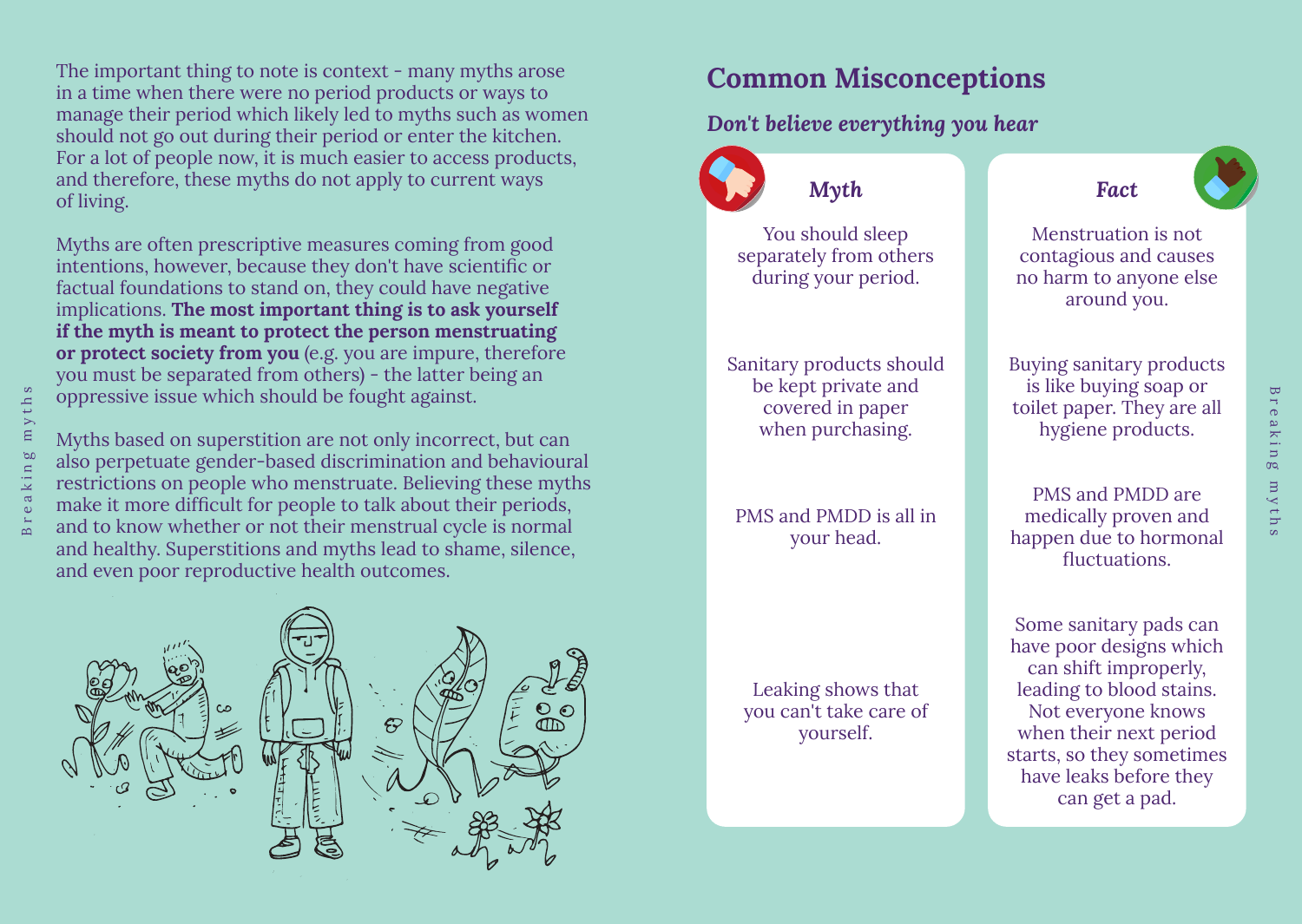# *Myth*

Any form of physical activity can disturb the menstrual flow.

Showering or bathing during your period will cause infertility.

You should not touch or go near plants during your period, since they will immediately die.

Breaking myths

eaking

 $\overline{S}$ 

myths

Enter a kitchen or cook during your period, as it will contaminate the food.

You can hold in your period like pee.

Period blood is blue.

Exercise and sports can actually help relieve pain.

*Fact*

Showering or bathing doesn't cause infertility. Hot water can actually help relieve cramps and ease muscular tension.

Your period will not harm any plants.

There is no harm in entering the kitchen, eating and drinking, or cooking while menstruating.

You can't hold in your period because the muscle in the urethra used to hold in your pee is nonexistent in the vagina.

Contrary to what you see in TV adverts, period blood is red like all other blood.



#### An irregular cycle is a sign of infertility.

If you don't start your period before the age of 14, there's something wrong.

You can't get pregnant if you have sex while on your period.

Having menstrual sex is unhealthy for the woman and can kill the man.

*Fact*

Irregular cycles can be a sign of infertility. But many factors may cause irregularities, such as change in weight, stress and birth control.

The first period usually occurs between the ages of 10 and 14. However, it can occur earlier or later in some cases.

Although unlikely, it's still possible to get pregnant.

Having sex during your period is not at all unhealthy and won't kill anybody.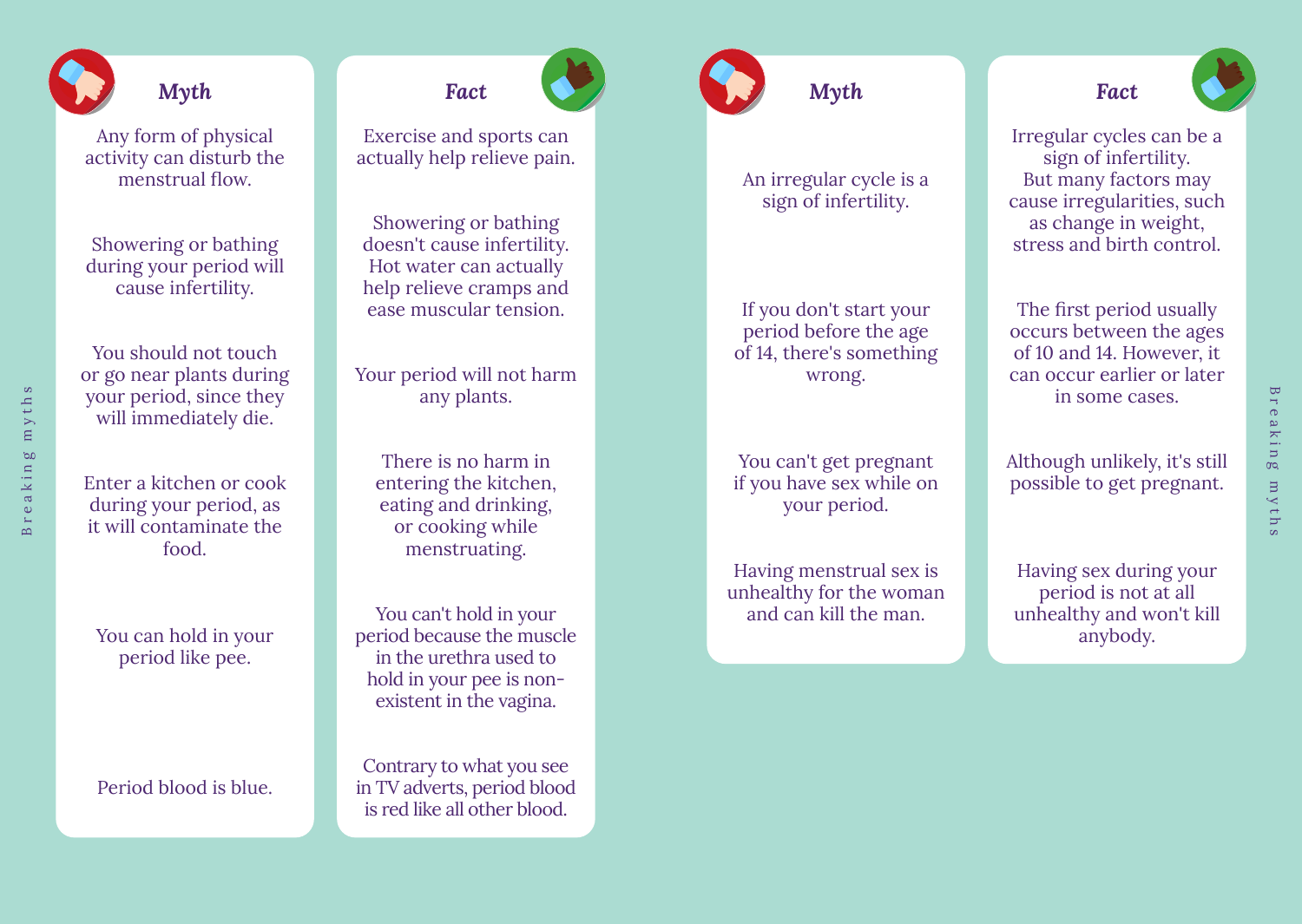## **Two Truths and a Lie**

Breaking myths

eakin  $\mathbf{H}$  $\overline{\mathbf{B}}$ 

 $\infty$ 

 $t$ h  $m y$  $\infty$ 

### *Debunk the myths about periods!*

## **How to play (2 players or more)**

One by one, each person says three statements on the topic of menstruation. Two of these statements must be facts, or "truths," and one must be a lie. The other players then try to guess which statement is the lie. Here is an example:



**Truth:** Exercise and sports can help relieve period pain.



*Lie:* Bathing during your period will cause infertility.



*Truth:* A period will not harm any plants.



| DEAR BIG SISTERS.                                |
|--------------------------------------------------|
|                                                  |
| Our primary school has a class that explained    |
| to all the girls in our class about period and   |
| explained to us it's a part of being a female.   |
| We also had a sanitary pad sample each to        |
| explore how it captures water. That were the     |
| things I can remember. At home, my mom           |
| has started to let me know information about     |
| period during primary school time earlier than   |
| I had period education class at school. My       |
| mum would tell me it's normal for girls to have  |
| period and don't freak out. Also she told me not |
| to eat icy stuff when having the period because  |
| the coldness might clog the blood. And it's a    |
| common saying in Chinese medicine, and a         |
| lot of girls I know heard the same things from   |
| their mothers.                                   |
|                                                  |

**Submission by Anonymous**, **30**, **CHINa**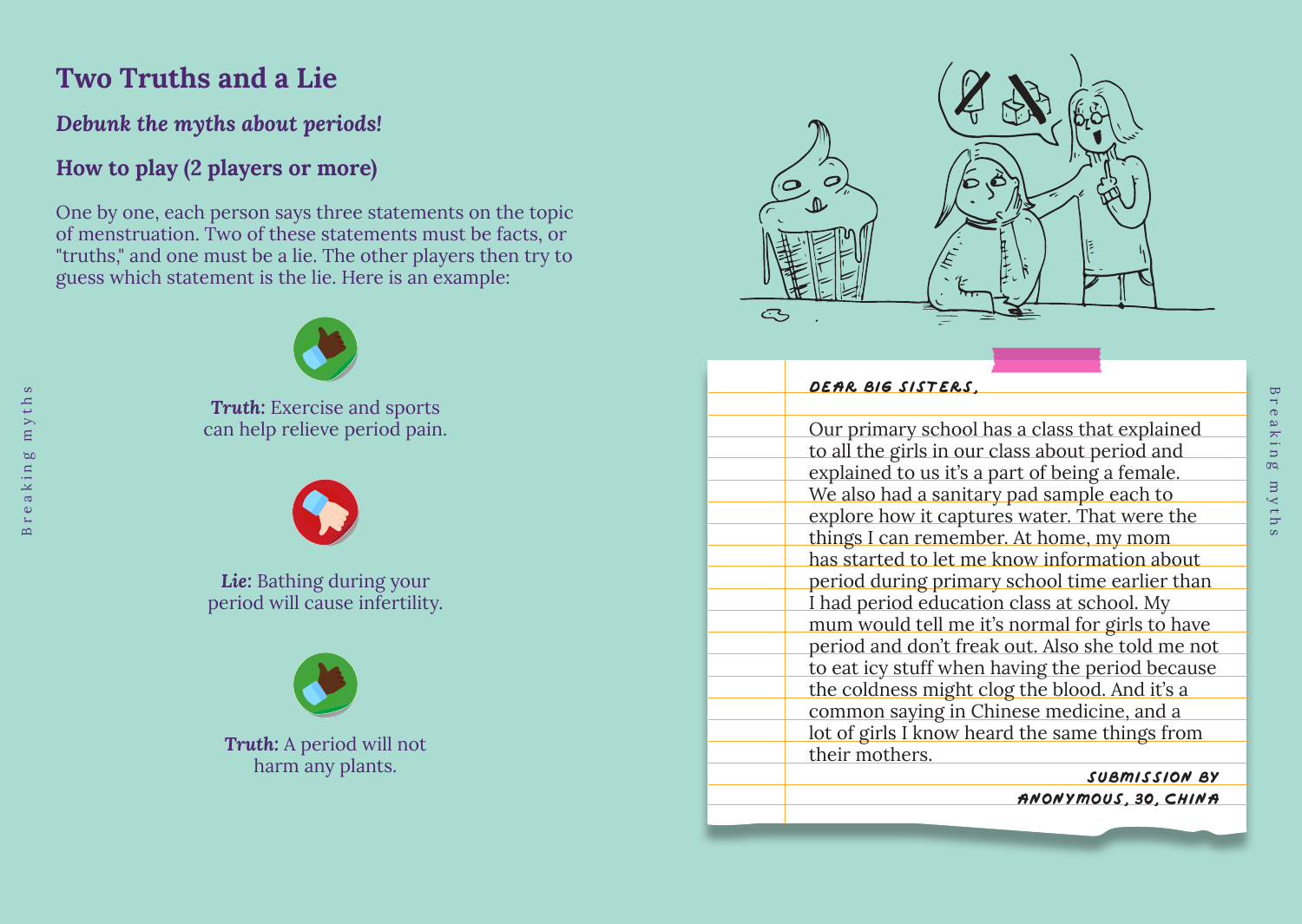# **Menstrual Blood**

*Is menstrual blood dirty?* 

Breaking myths

 $\Xi$  $\simeq$ ್ಡ  $\bullet$ 

ೲ

 $m y$ 

 $\infty$ 

"**You can't have a baby without someone having a period... to say it is unclean or unnatural means the whole of civilisaiton is unclean and unnatural.**" **- Natasha Chawla (hindu scholar)**

It's certainly not dirty! Menstrual blood is different from the blood that flows in our veins due to its composition and physical properties. A period is a mixture of blood, uterine tissue, mucus lining, and healthy bacteria that shed when an ovulated egg doesn't get fertilised. This means that it has to be clean enough to be able to **nurture a baby**. A lot of the menstrual stigma and shame stems from the taboo around menstrual blood and the myth that you can hold in your period like pee. The simple sight of blood stains on clothes in public settings have led to people of all genders being humiliated, shamed, and mocked by their peers, which can be traumatising and reinforce period myths. It is time to put a stop to this nonsense and humiliation!

| DEAR BIG SISTERS.                                  |
|----------------------------------------------------|
|                                                    |
| I was 13 when I had my first period. And I         |
| think I have the best family. Although I wasn't    |
| permitted to go to kitchen and temples, my         |
| grandmother used to make me understand why         |
| is it so. Not only for culture believe but because |
| our body needs rest through this period. This      |
| was my period positive story.                      |
|                                                    |
| SUBMISSION BY                                      |
| SWORNIMA. 16. NEPAL                                |
|                                                    |
|                                                    |
|                                                    |

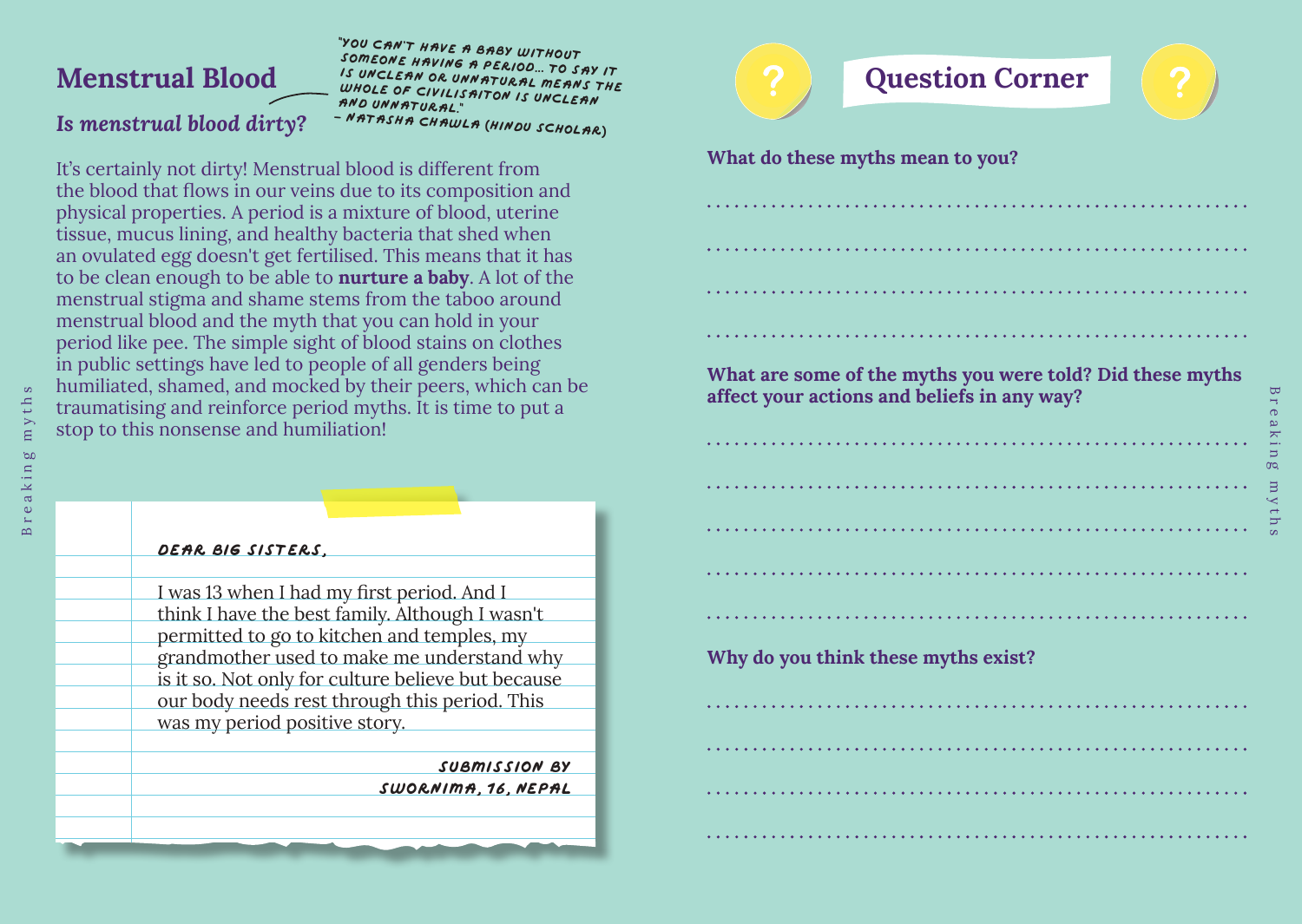**Dear Big Sisters** ,



**Submission by Si ân Lewis** , **UK**

#### **Dear big sisters** ,

Every month I hold my own personal event; I menstruate. I tell no one except in emergencies; whispered in hush hurried tones. 'Do you have a tampon I can have?' In private I dash off to curb the flow, mustn't make a mess, no blood must show. Neat, clean woman. All stains must be meticulously washed out; removed with a cocktail of chemicals.

"Can you smell my blood?" Oh the shame!

As a girl I was told that menstruation was a painful curse that affected all womankind and something to be endured. I was horrified by this description and promised myself that this blood was not an affliction but just a bodily function. However, it was harder to get a distance from this cultural appropriation as I learned about not only the pain, but the sudden unpredictable onset and the bloody mess it caused. I learned about the colours of menstrual blood, clotting and flooding.

Women experience menstruation in many different ways, some celebrate a time of slowing down and tuning into the rhythms of their body, others take to their bed with cramps and floods. For many women it is expected to be business as usual as the blood is mopped up by 'new super liquid holding gel' that promises to keep you fresh. Do we have time to allow